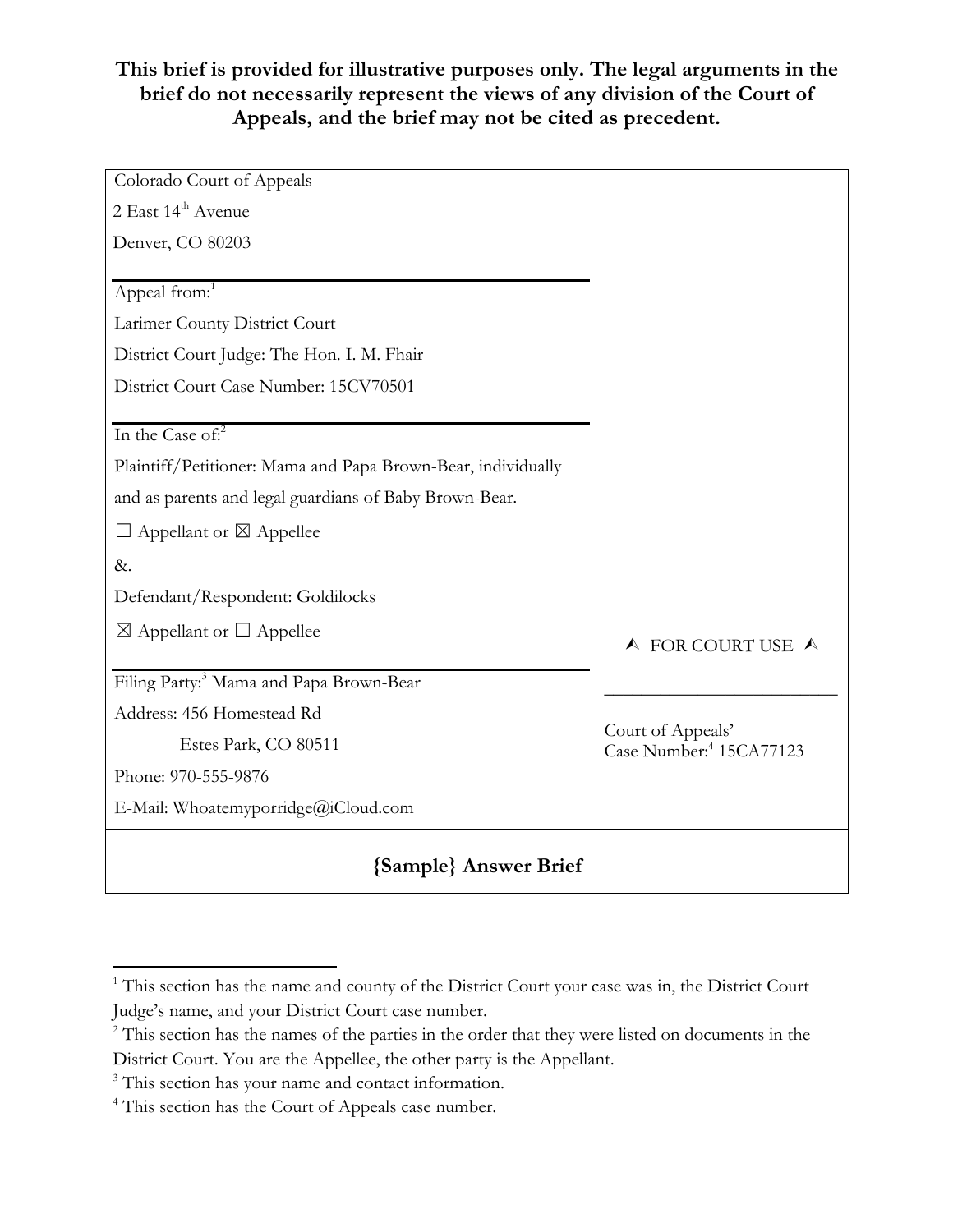# **Certificate of Compliance5**

We certify that this brief complies with all of the requirements in Colorado Appellate Rules (C.A.R.) 28 and 32. Those include:

- Word Limits: My brief has **1,5556 words**, which is not more than the 9,500-word limit.
- Response to Proposed Standard of Review: For each issue on appeal, we state whether we agree with the Appellant's statement concerning which Standard of Review should be used in reviewing the issue. We also state whether we agree that the issue has been preserved for appeal. If we disagreed, we state why.

WE acknowledge that our brief may be stricken if it fails to comply with these rules.

#### Mama Brown-Bear Papa Brown-Bear<sup>7</sup>

Signature of Appellees

 $\overline{a}$ <sup>5</sup> The Certificate of Compliance informs the Court of Appeals that you complied with C.A.R. formatting requirements and included all of the required sections in your brief.  $6$  Enter the number of words in your brief. Your brief may not be more than  $9,500$ words or 30 pages if hand written.

<sup>7</sup> Make sure to sign this page.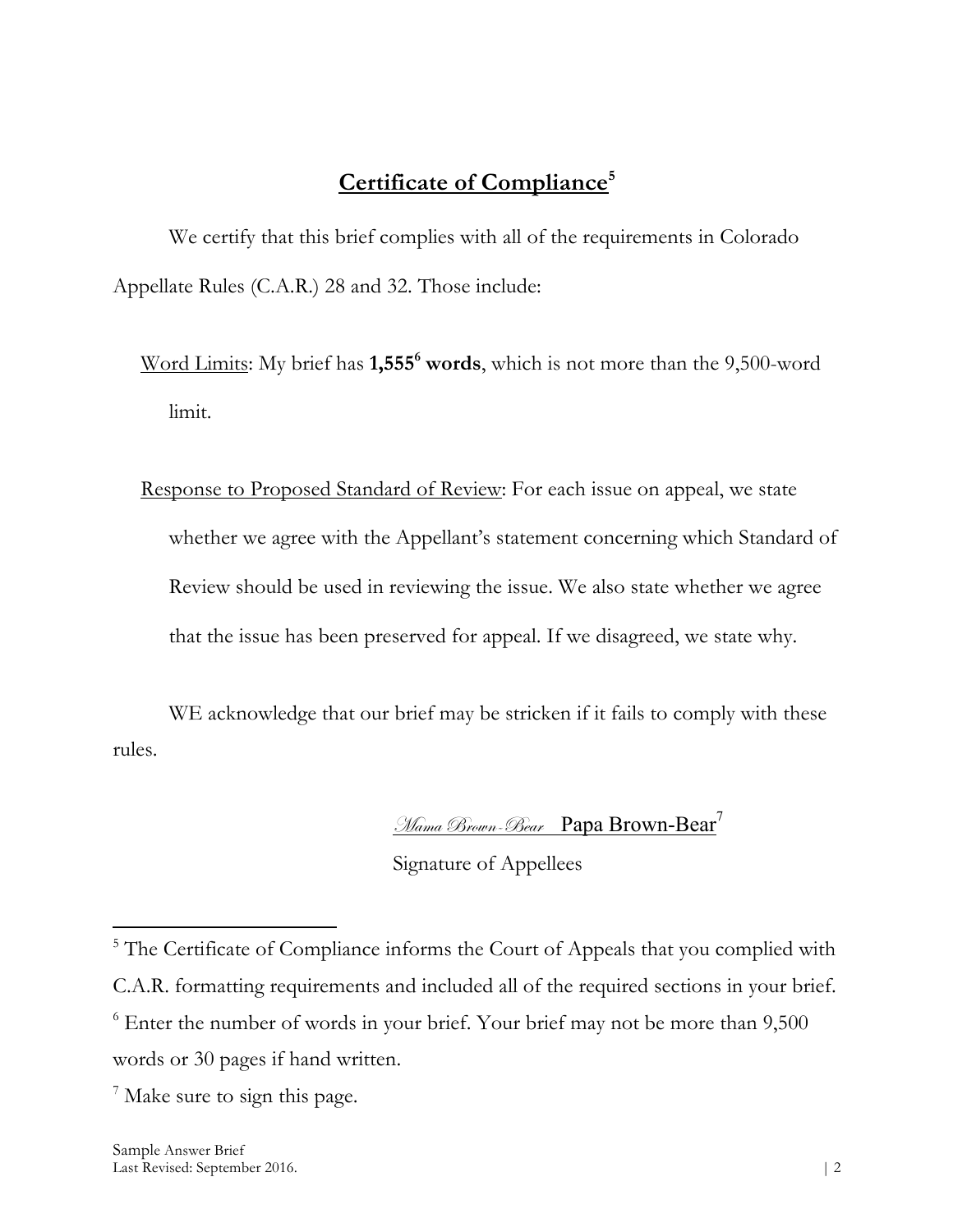# Table of Contents<sup>8</sup>

Table of Authorities: Pg. 4

Issues on Appeal: Pg. 5

Statement of the Case: Pg. 5

Argument Summary: Pg. 6

Argument: Pg. 7

Issue 1 - Finding of Trespass: Pg. 7

Issue 2 – Finding of Outrageous Behavior: Pg. 10

Issue 3 – Excessive Damages: Pg. 12

Conclusion: Pg. 13

Response to Request for Attorney Fees<sup>9</sup>: N/A

### Table of Authorities<sup>10</sup>

 $\text{Case} \mathsf{s}^{11}$ 

<sup>9</sup> You should include this section only if the Appellant requested attorney fees in the

Opening Brief:

 $\overline{a}$ 

 $10$  The Table of Authorities contains a list of all the sources you cited in your brief.

<sup>&</sup>lt;sup>8</sup> Fill in the tables of Contents and Authorities when you are finished with your brief so that you can put in the correct page numbers where each section is located in the brief.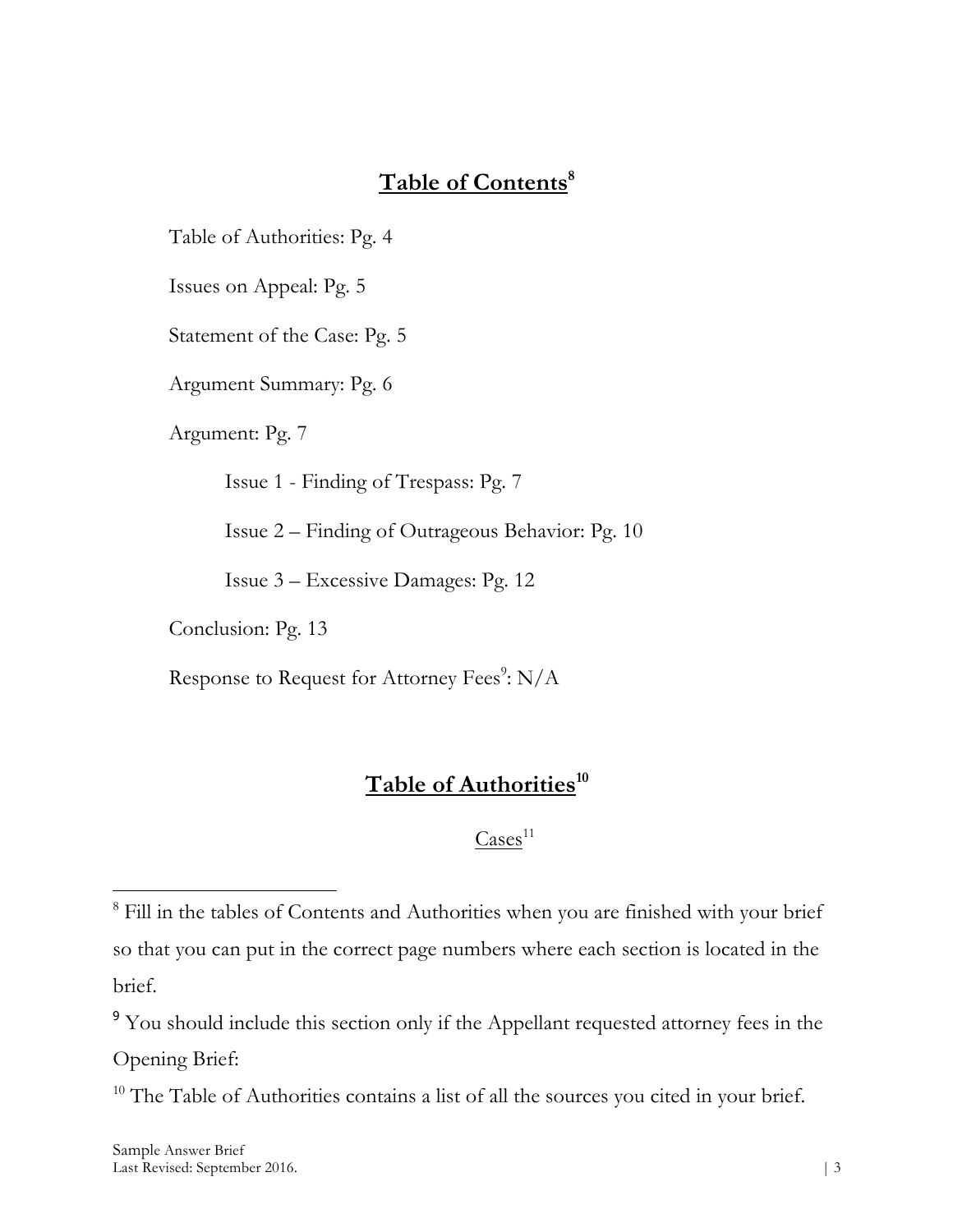*Betterview Investments, LLC v. Public Service Co*., 198 P.3d 1258 (Colo. App. 2008): Pg. 7

*Blood v. Qwest Servs. Corp.*, 224 P.3d 301 (Colo. App. 2009): Pg. 6

*Corder v. Folds,* 292 P.3d 1177 (Colo. App. 2012): Pgs. 7 & 8

*Culpepper v. Pearl St. Bldg., Inc.,* 877 P.2d 877 (Colo. 1994): Pg. 10

*Destefano v. Grabrian*, 763 P.2d 275 (Colo. 1988): Pg. 10

*Hoery v. United States*, 64 P.3d 214 (Colo. 2003): Pg. 7

*Rugg v. McCarty,* 173 Colo. 170, 476 P.2d 753 (1970): Pg. 10

### Statutes<sup>12</sup>

§ 13-21-115, C.R.S. 2015: pg. 7<sup>13</sup>

<sup>11</sup> The Cases section is for all of the court cases you cited (mentioned) in your brief, listed in alphabetical order. Include the page number(s) where each case is cited in the brief.

<sup>12</sup> Statues and Rules are listed in numerical order.

<sup>13</sup> You may have cited other sources in your brief such as constitutional law, agency regulations, or legal articles or books.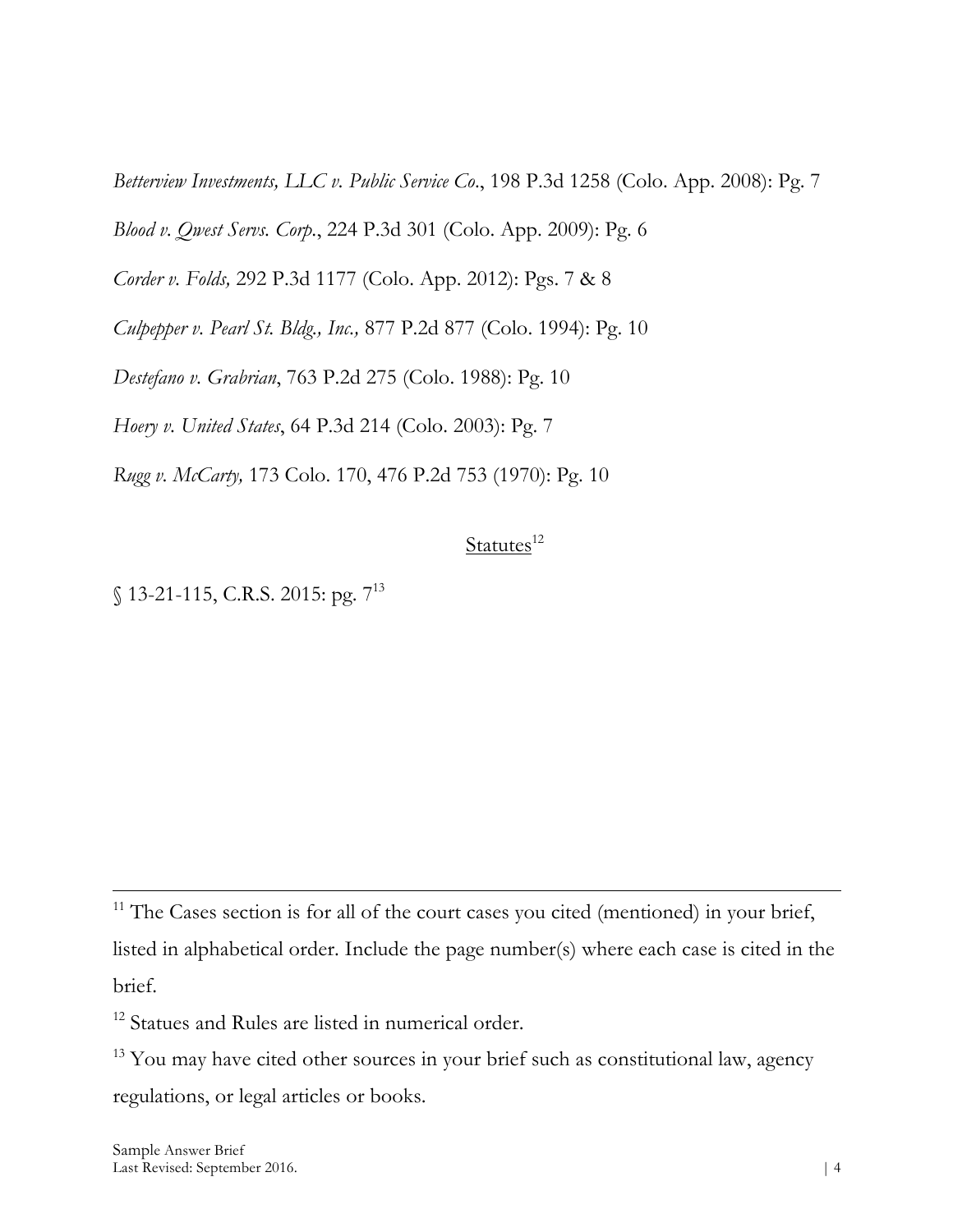### **Issues on Appeal**<sup>14</sup>

1. The District Court did not err in finding that Goldilocks trespassed.

2. The District Court did not err in finding outrageous behavior.

3. The damages awarded were not excessive.15

## **<u>Statement of the Case</u><sup>16</sup></u>**

We include the following additional facts to the Statement of the Case found in the Opening Brief:

Mama Brown-Bear testified that their home was located several miles outside of town on a dirt road and that she never met Goldilocks before this case. R. Tr. (June 16, 2015), p. 6, line 25. <sup>17</sup> Goldilocks testified that she saw no signs advertising the home as a bed and breakfast. R. Tr. (June 15, 2015), p. 39, line 10.

 $14$  This section contains the legal questions the Court of Appeals will answer in deciding the appeal.

<sup>&</sup>lt;sup>15</sup> You may not include additional Issues on Appeal.

<sup>&</sup>lt;sup>16</sup> This section contains the facts and procedural history of the case. You only need to include information in this section if you are dissatisfied with the Statement of the Case found in the Opening Brief.

 $17$  Notice that after every sentence that states a fact, there is a reference (citation), to the Record on Appeal (R.). The Court of Appeals may only consider facts that are in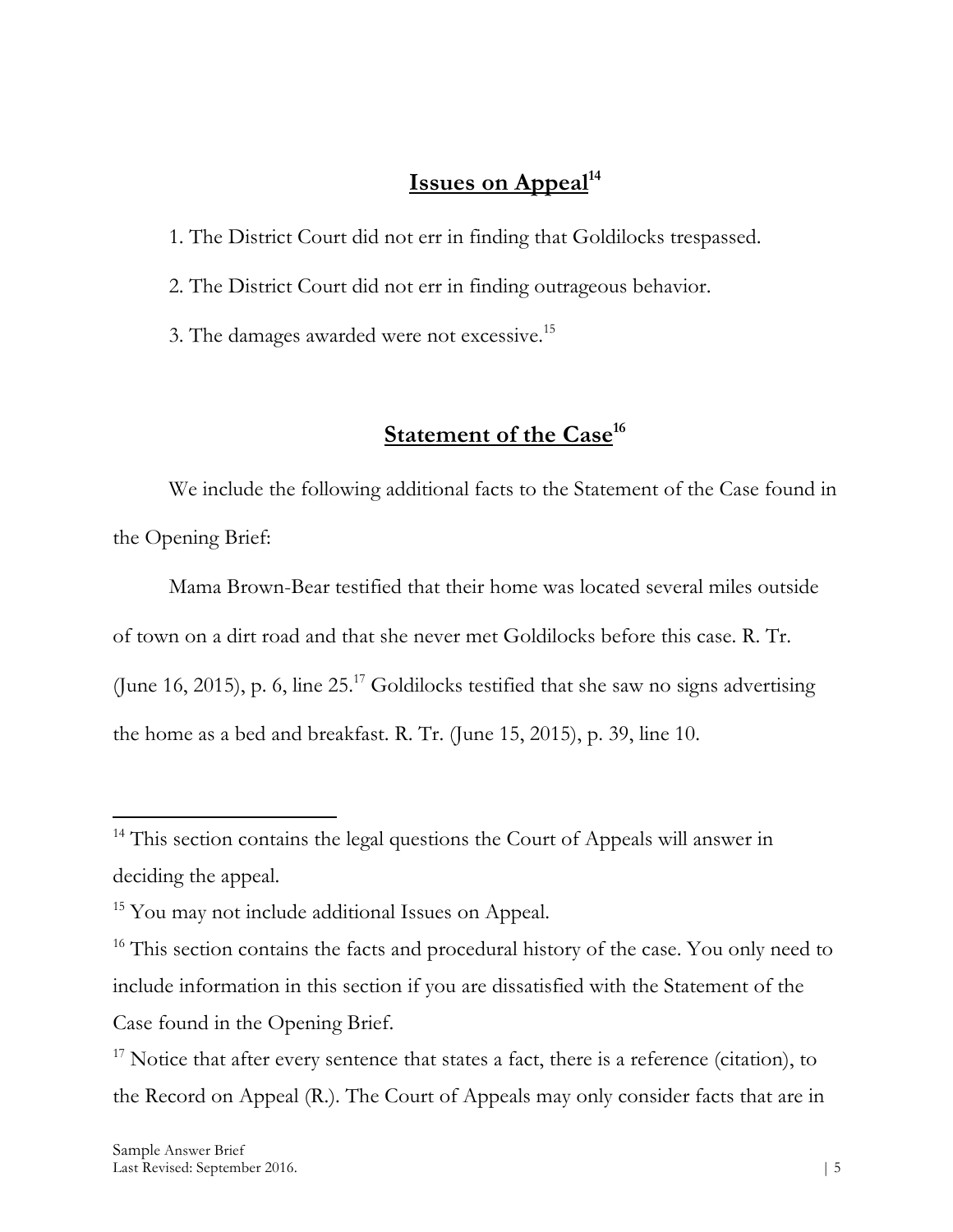Papa Brown-Bear testified that he was sure they had made the beds before leaving on their hike. R. Tr. (June 15, 2015), p. 21, line 7. <sup>18</sup> However, Officer J. Hopps testified that both Mama's and Papa Brown-Bear's beds were "unmade and it looked like someone had been sleeping in them". R. Tr. (June 15, 2015), p.  $20 - 21$ ; R. Ex. Z, p.  $2.^{19}$ 

The Brown-Bears also gave Officer Hopps a list of the home's missing items, including half of the Brown-Bears' blueberries. R. Ex. Z, p. 3. <sup>20</sup> Papa Brown-Bear testified that he was outraged to find that half of their blueberries had been stolen. R. Tr. (June 15, 2015), p. 22 - 23. Judge Fhair wrote in her final orders that she found

the Record. Citing to the Record for each fact will make sure the Court of Appeals can find and consider that fact when deciding the appeal.

 $18$  In your copy of the Record on Appeal (the CD sent to you in the mail) there are likely several different PDF documents. One of those documents may be a transcript (Tr.). This citation is saying that the June  $15<sup>th</sup>$  transcript, on Page 7, line 15, is where the Court of Appeals can find the testimony about this fact.

<sup>19</sup> Another part of the Record on Appeal may contain the exhibits from the trial or hearing. This citation is saying that Exhibit Z, page 2 is where you will find this informaiton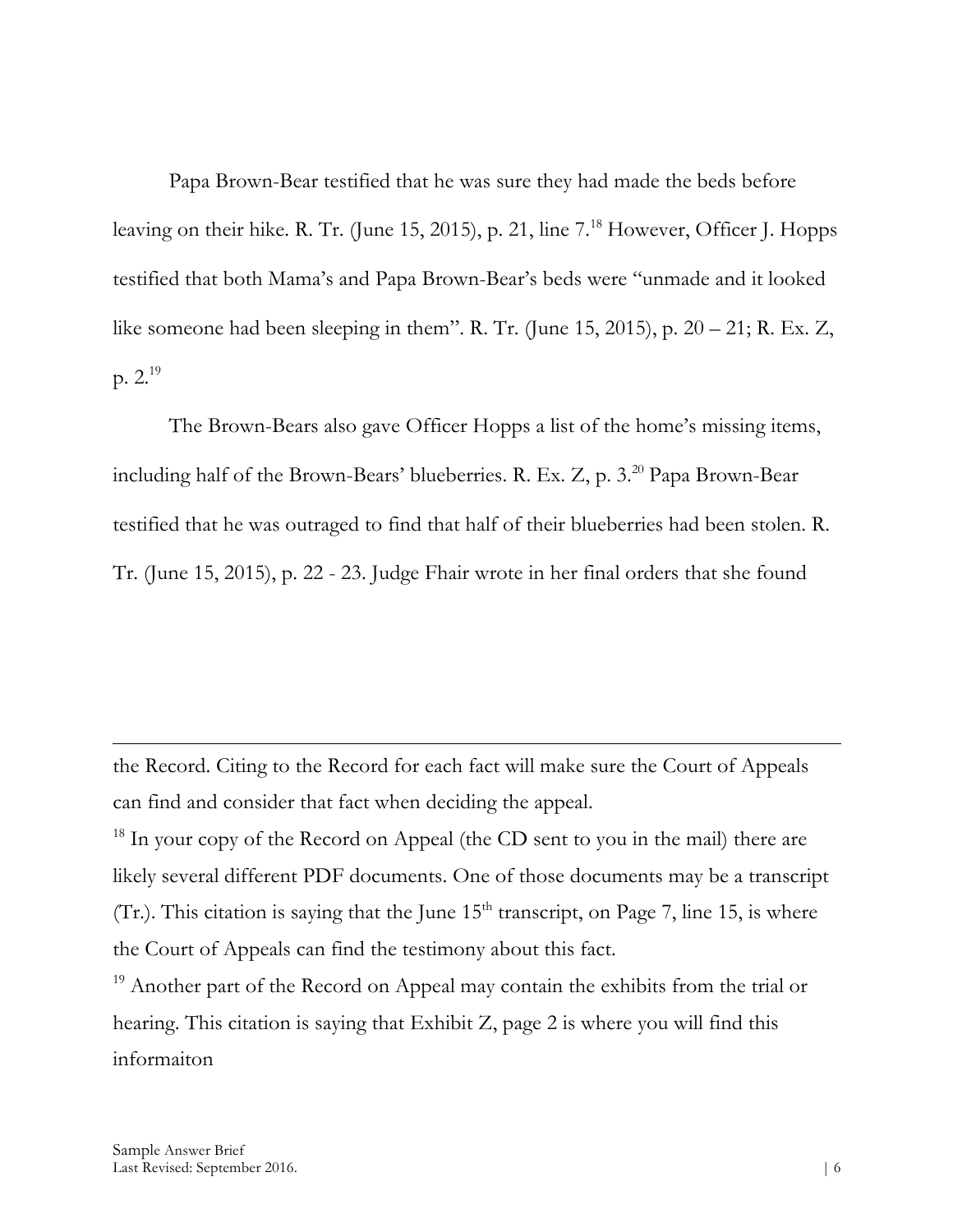Papa Brown-Bear's testimony on making the beds and the missing blueberries to be credible. R. CF, p. 353. 21

# **Argument Summary22**

The District Court did not make the three mistakes alleged in the Opening Brief. First, the District Court correctly found that Goldilocks was trespassing. And because Goldilocks did not preserve this issue, it may not be reviewed on appeal. Even if the issue was preserved, Goldilocks did not have implied consent to enter the home because a prior relationship between her and the Brown-Bears never existed. Therefore, she was trespassing on their private property.

Additionally, the District Court did not err in finding that Goldilocks's actions were outrageous, which is the first element needed to show she was liable for Intentional Infliction of Emotional Distress. The facts in the record reasonably lead to the conclusion of outrageous conduct. Because Goldilocks's behavior was outrageous, she is liable for emotional distress.

 $21$ <sup>21</sup> The case file (CF) is also a part of the Record on Appeal. The case file contains the documents that were filed in your case in the District Court by the parties or their attorneys.

 $22$  The Argument Summary is a short overview of the arguments you are about to make. It mentions only the key point(s) for each issue and is usually not longer than one page.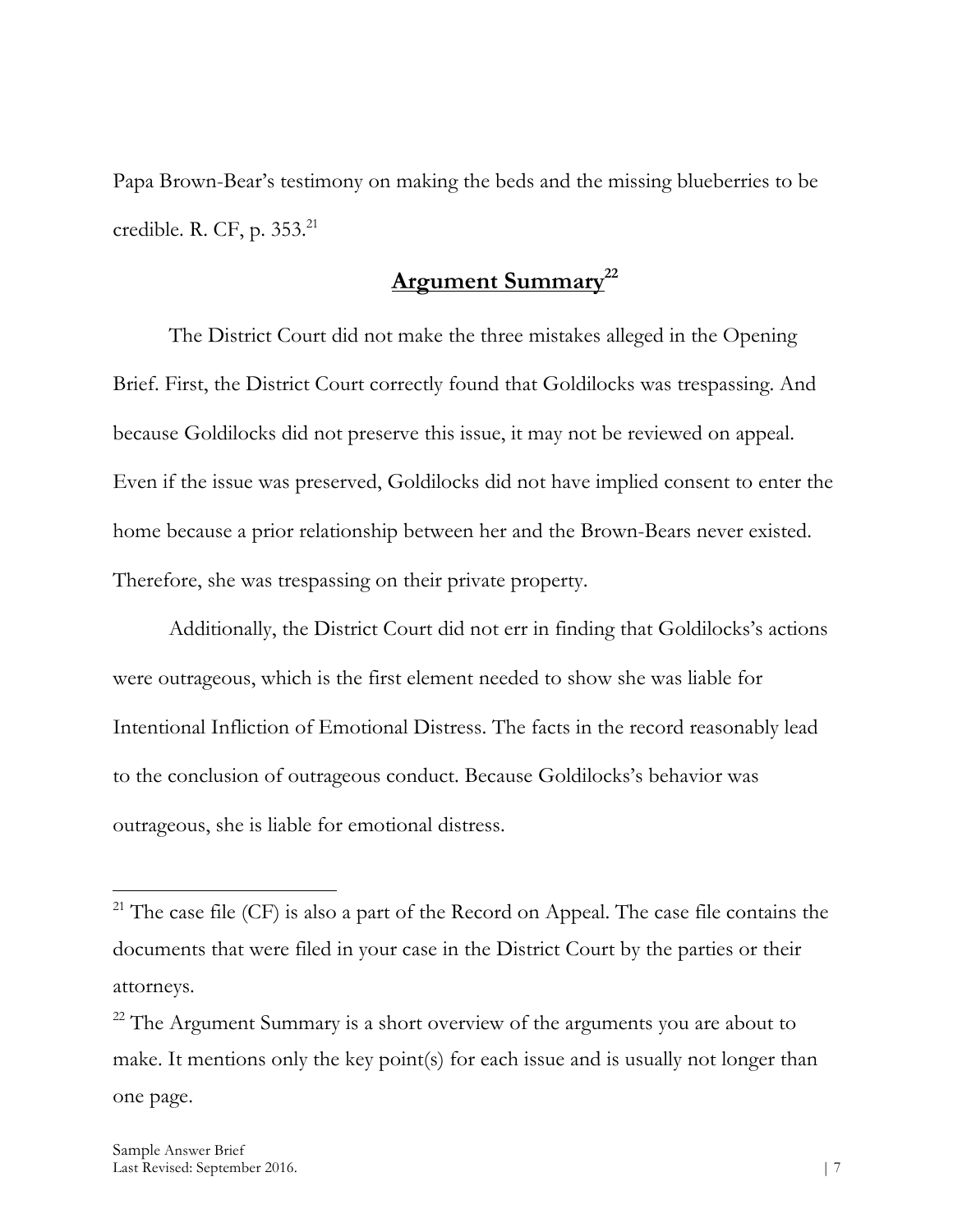Finally, the District Court did not award excessive damages because Goldilocks is liable for Trespass and Intentional Infliction of Emotional Distress.

### **Argument**

## **Issue**  $1 -$  **Finding of Trespass**<sup>23</sup>

A. Standard of Review<sup>24</sup>

We agree with the Opening Brief. Clearly erroneous should be the Standard of Review for this issue. 25

### B. Preservation on Appeal<sup>26</sup>

<sup>24</sup> Each issue must have a Standard of Review section. The Standard of Review is the measuring tool that the Court of Appeals uses to determine whether the District Court made an error that must be reversed. Different types of errors may have different Standards of Review.

<sup>25</sup> State whether you agree with the Standard of Review proposed in the Opening Brief. If not, state your arguments why a different Standard of Review should be used and cite to legal authority that supports your argument.

 $\overline{a}$  $23$  Each issue on appeal gets its own separate section. This makes each issue easy for the Court of Appeals to find.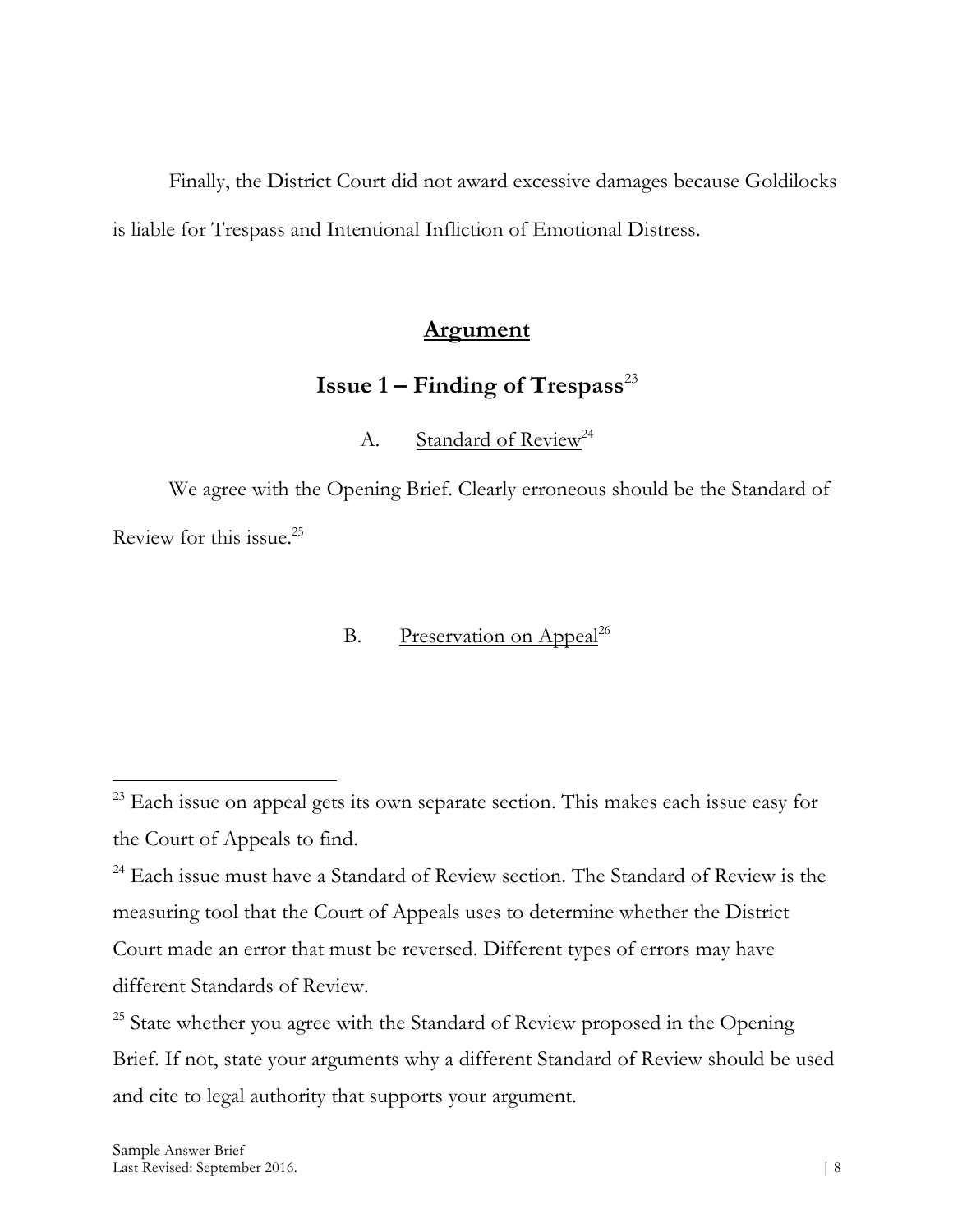We do not agree with the Opening Brief that this issue was preserved for review on appeal. Arguments raised in the pleadings, but not presented at trial, are not preserved for review on appeal. *Blood v. Qwest Servs. Corp.*, 224 P.3d 301, 328 (Colo. App. 2009).

The argument of implied consent was raised in Goldilocks's Answer to the Complaint. R. CF, p. 7. Because Goldilocks only raised this argument in her Answer and did not argue it again at trial, she has not properly preserved the argument for review on appeal. Therefore, the Court of Appeals should not review this issue.

#### C. Discussion

The District Court did not make a mistake in finding that Goldilocks had trespassed on the Brown-Bears' property because implied consent was never given by the Brown-Bears.<sup>27</sup>

A person is liable to another for trespass if they intentionally enter land in the possession of the other without proper permission.<sup>28</sup>  $\{13-21-115(5)(c), C.R.S. 2015;$ 

<sup>26</sup> Usually issues must have been raised in the District Court, first, before they can be raised on appeal. The Court of Appeals may not review an issue if the District Court never had an opportunity to consider and rule on it.

 $27$  The Discussion section starts off with an introductory sentence that states the issue found in the Opening Brief.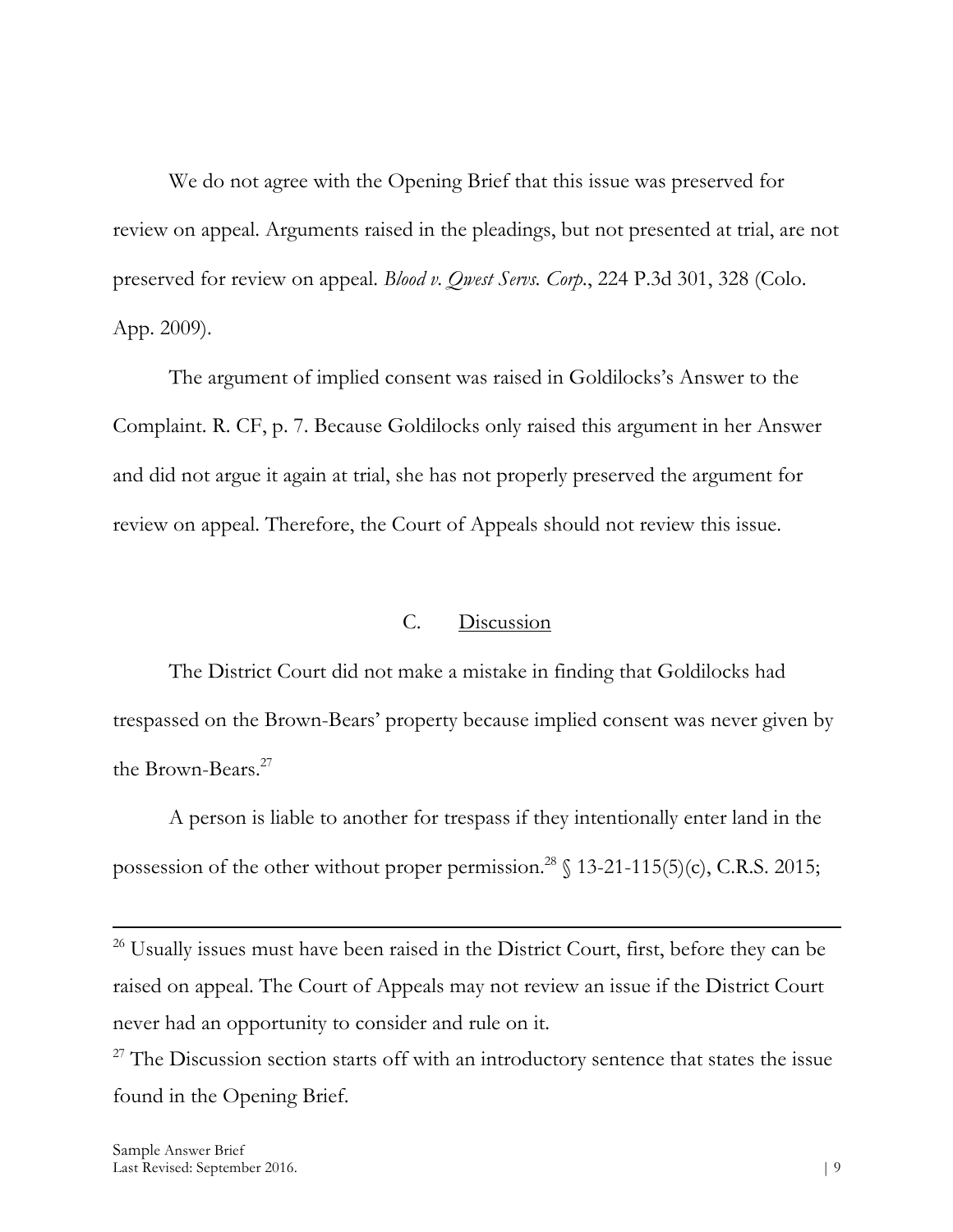*Hoery v. United States*, 64 P.3d 214, 217 (Colo. 2003); *Betterview Investments, LLC v. Public Service Co*., 198 P.3d 1258, 1262 (Colo. App. 2008). <sup>29</sup> However, representation that the public is requested, expected, or intended to enter or remain on a property may be given by express or implied consent. *Corder v. Folds,* 292 P.3d 1177, 1181 (Colo. App. 2012). A landowner may consent to entry, absent express words, by his or her course of conduct. Id.<sup>30</sup>

However, the *Corder* case is different from this case. In *Corder,* the landowner and accused trespassers were neighbors. Id. at 1178.<sup>31</sup> The neighbor was returning a propane tank that he had borrowed from the landowner. *Id*. The landowner and the

 $28$  This paragraph informs the Court of Appeals of what the law is on this issue. In this case, it is the law regarding trespass and implied consent.

 $^{29}$  Note that after every statement of the law, there is a citation to a case, statute, or other law that supports the statement.

<sup>30</sup> "*Id.*" is short for idem, which is Latin for "same." You may use *Id.* if the citation for that sentence is exactly the same as the previous citation in your brief.

 $31$  If the source is the same as the previous citation, but you are referring to a different page, use "Id at (page number)."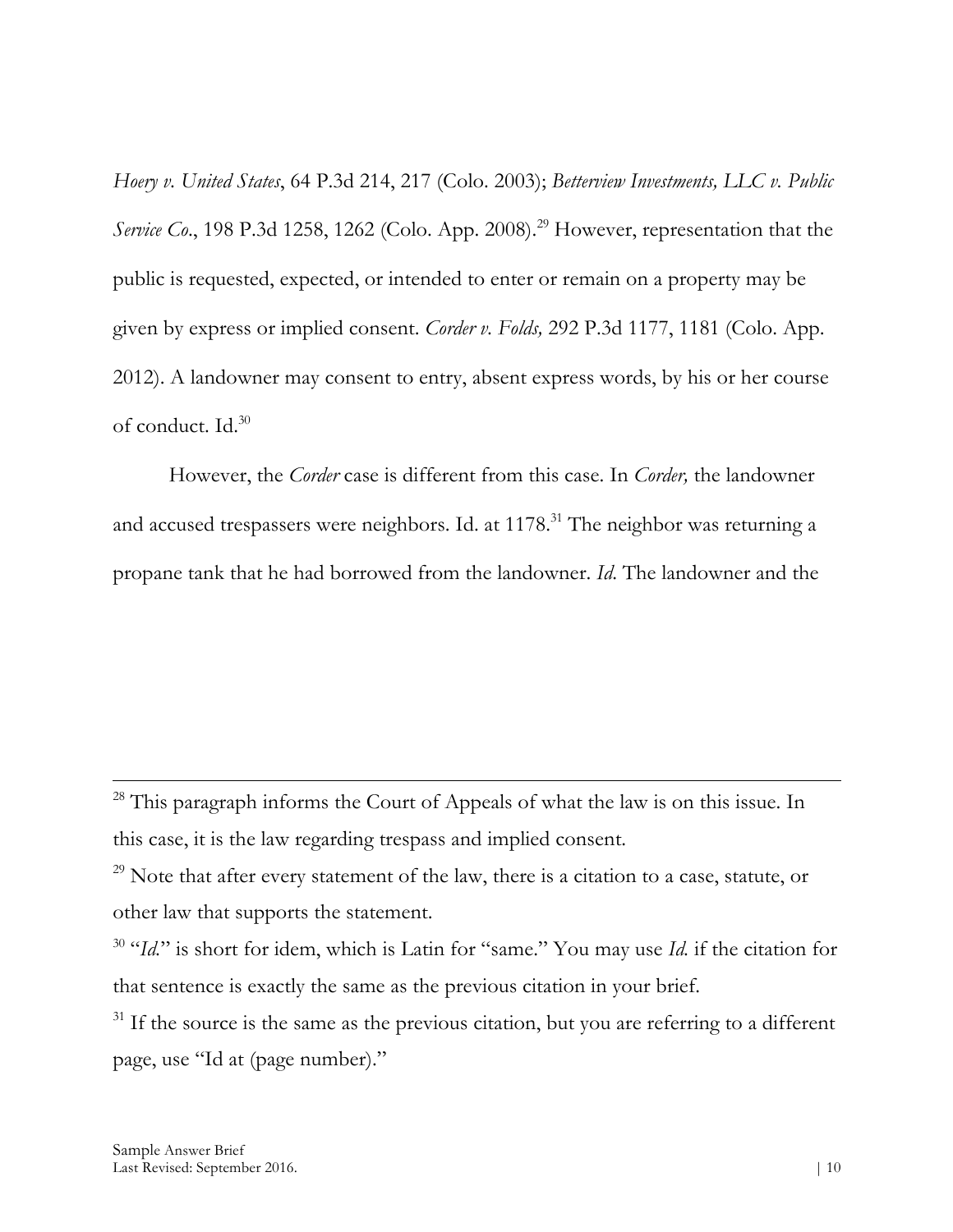neighbor had been in each other's houses many times, and the neighbor even had a key to the landowner's home. Id. at 1179.32

In this case, Goldilocks and the Brown-Bears never met before the lawsuit. R. Tr. (June 16, 2015), P. 6, Line 25. There was no longstanding relationship between Goldilocks and the Brown-Bears like there was in *Corder*. Because the facts in this case, where the parties were strangers, are very different from the *Corder* case, where the parties were close neighbors, implied consent cannot be found in this case. The District Court was right to find a trespass had occurred.<sup>33</sup>

In addition, Goldilocks claims that implied consent was given because the Brown-Bears' home could have been confused with a Bed & Breakfast. However, the facts do not support this argument. The home was located far from the commercial center of town, off a dirt road. *Id*. No signs advertised the property as a business. R. Tr. (June 15, 2015), P. 39, Line 10. Goldilocks points to a welcome mat, the size of

- 1. Your case is different and should have a different result.
- 2. Your case is the same and should have the same result.
- 3. The other case is much worse/better/more complicated than your case. Therefore, reaching the same result is much easier in your case.

 $32$  One argument style is to compare your case, with another case that has similar facts or law. Then you make arguments that:

<sup>&</sup>lt;sup>33</sup> This paragraph applies the facts of this case with the law mentioned in the previous paragraph.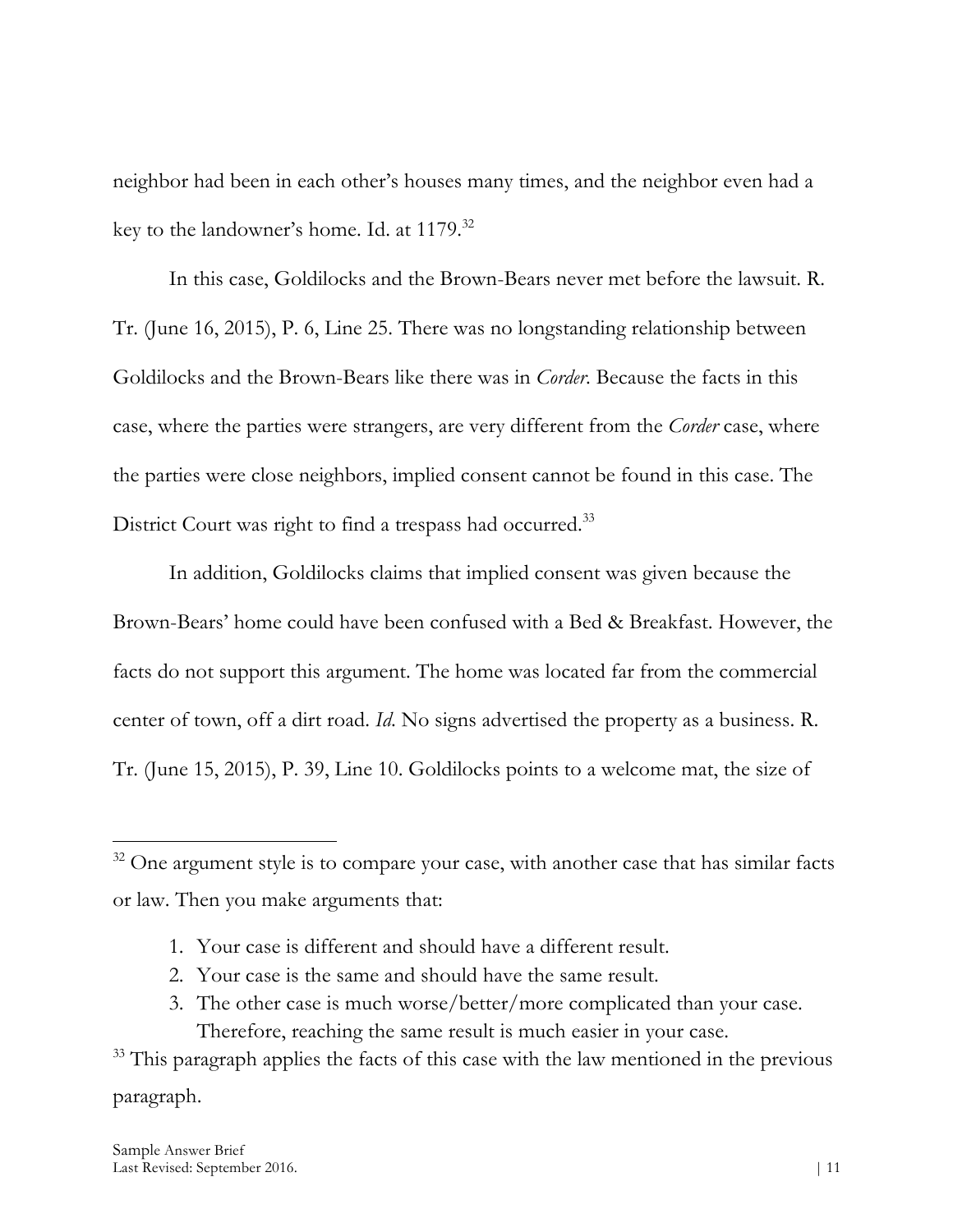the property, and the amount of food in the home. However, these are all common items also with private houses. They alone do not equal implied consent.

Because there are facts that support the District Court's finding of trespass, the Court of Appeals should affirm that finding. 34

### **Issue 2 – Findings to Support Emotional Distress**

### A. Standard of Review:

I agree with the Opening Brief. Clearly erroneous should be the Standard for review for this issue.

### B. Preservation on Appeal:

I agree with the Opening Brief that this issue was preserved for appeal.

#### C. Discussion**:**

The District Court was right in finding that Goldilocks's actions were

outrageous and support a claim of Intentional Infliction of Emotional Distress.35

 $34$  The writer is arguing here that the standard of review hasn't been met. That is, the condition needed to have the Court of Appeals correct the case hasn't been met.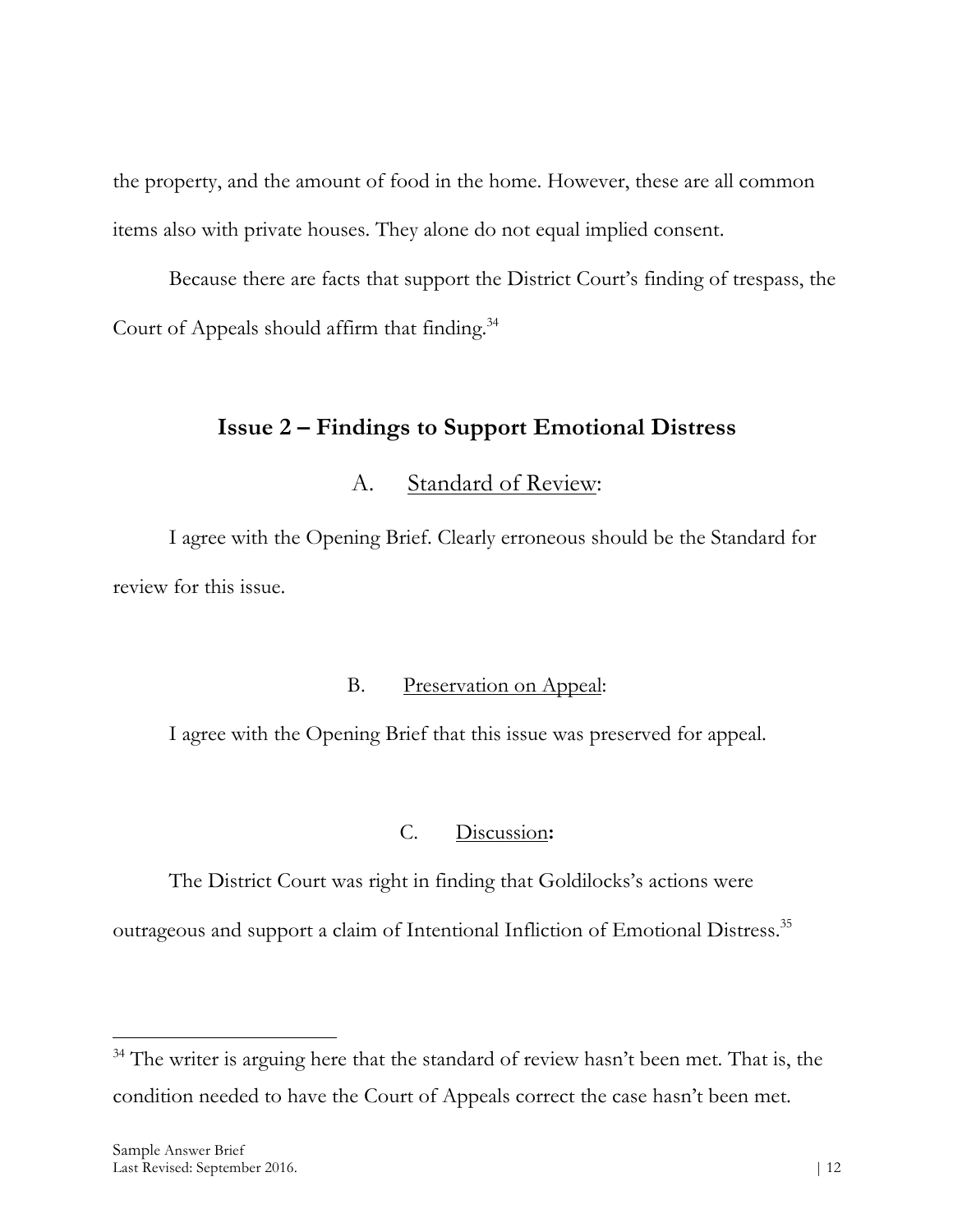Someone is liable when his or her extreme and outrageous conduct intentionally or recklessly causes severe emotional distress in another. *Culpepper v. Pearl St. Bldg., Inc.,* 877 P.2d 877, 882 (Colo. 1994). The elements to establish intentional infliction of emotional distress are: (1), the defendant engaged in extreme and outrageous conduct; (2), the defendant engaged in the conduct recklessly or with the intent of causing the plaintiff severe emotional distress; and (3), the plaintiff incurred severe emotional distress. *Rugg v. McCarty*, 476 P.2d 753, 756 (Colo. 1970).<sup>36</sup>

To establish the first element, the conduct must be extreme or outrageous. For conduct to rise to the level of extreme or outrageous, it must be "so outrageous in character, and so extreme in degree, as to go beyond all possible bounds of decency, and to be regarded as atrocious, and utterly intolerable in a civilized community." *Destefano v. Grabrian*, 763 P.2d 275, 286 (Colo. 1988).37

There are enough facts in this case to show that Goldilocks's behavior reaches that level of extreme or outrageous conduct. First, Goldilocks trespassed into the

 $35$  Again, this introductory paragraph explains what will be discussed in the following paragraphs.

<sup>&</sup>lt;sup>36</sup> The next paragraph provides the law regarding this issue.

<sup>&</sup>lt;sup>37</sup> Some claims require that different criteria or elements be proved for a person to be liable. The writer may focus on any one or all of the elements and will explain the law involving each element discussed.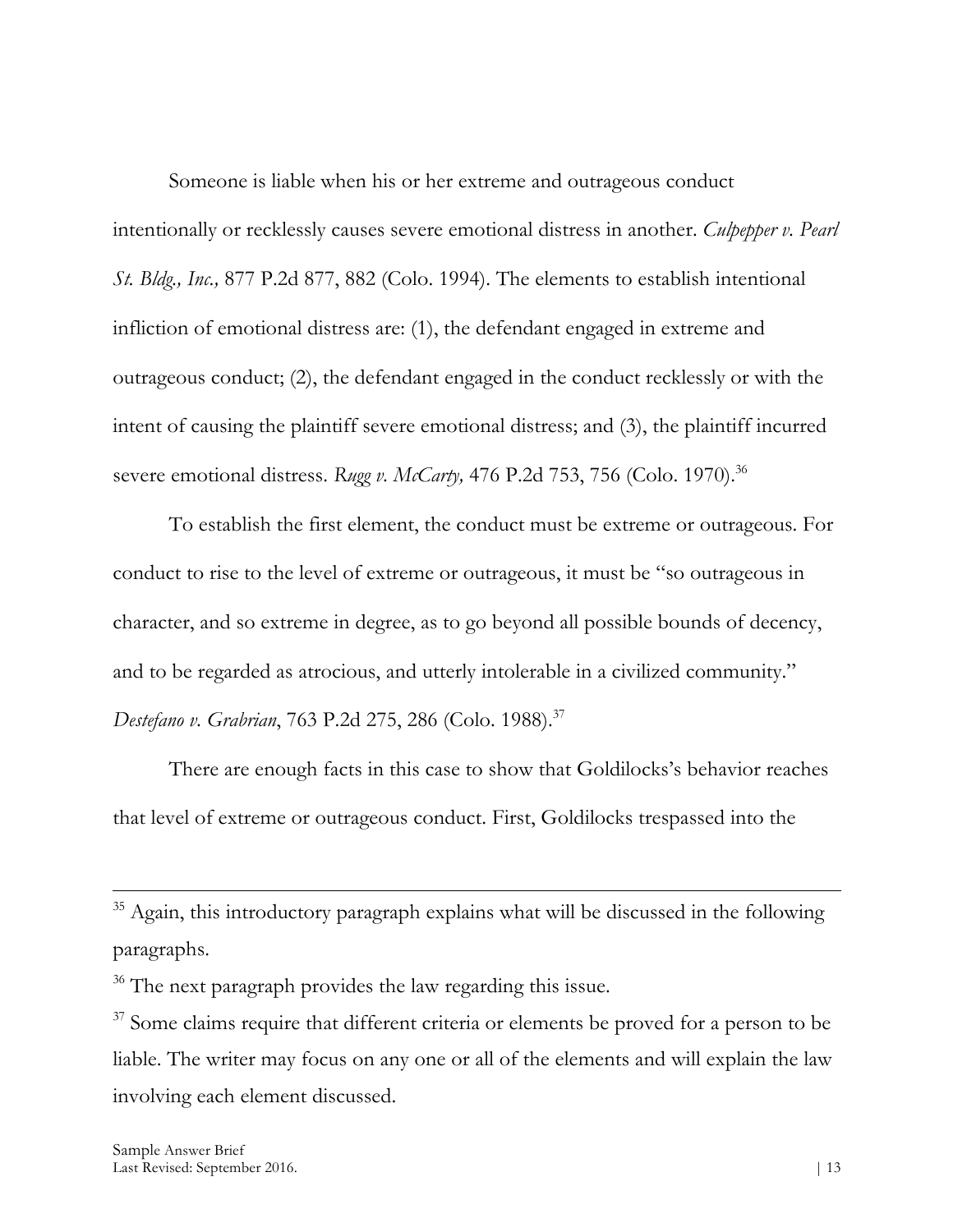Brown-Bears' home. It is clear from the facts that she slept in or jumped on the Brown-Bears' beds. R. Ex. Z, P. 2 and R. Tr. (June 15, 2015), P. 21, Line 7. In addition, she ate half of their blueberries. R. Ex. Z, P.  $3.^{38}$  When a person comes into a stranger's home unwelcomed and then takes advantage of a the owner's private space like their bed, this is clearly conduct that is outrageous in character. The act of eating a family's food supply, so that they may not survive the winter, is beyond the bounds of decency and is atrocious. The District Court found so, and there are facts in the record to support that finding. <sup>39</sup> The other two elements of Intestinal Infliction of Emotional D istress were not covered in the Opening Brief, so we will not cover them here.

Because there were facts in the record that would support a finding of outrageous conduct, the District Court was not clearly wrong in making that finding. Therefore, the Court of Appeals should affirm the District Court's decision.<sup>40</sup>

<sup>&</sup>lt;sup>38</sup> The next paragraph states the facts that are important for the "outrageous conduct" element.

<sup>&</sup>lt;sup>39</sup> This sentence applies the facts to the law on this issue.

<sup>&</sup>lt;sup>40</sup> This paragraph again ends with the writer arguing that the standard of review has not been met. In this case the argument is that the District Court's finding was supported by the facts. The writer concludes by stating what the Court of Appeals should do to resolve the appeal.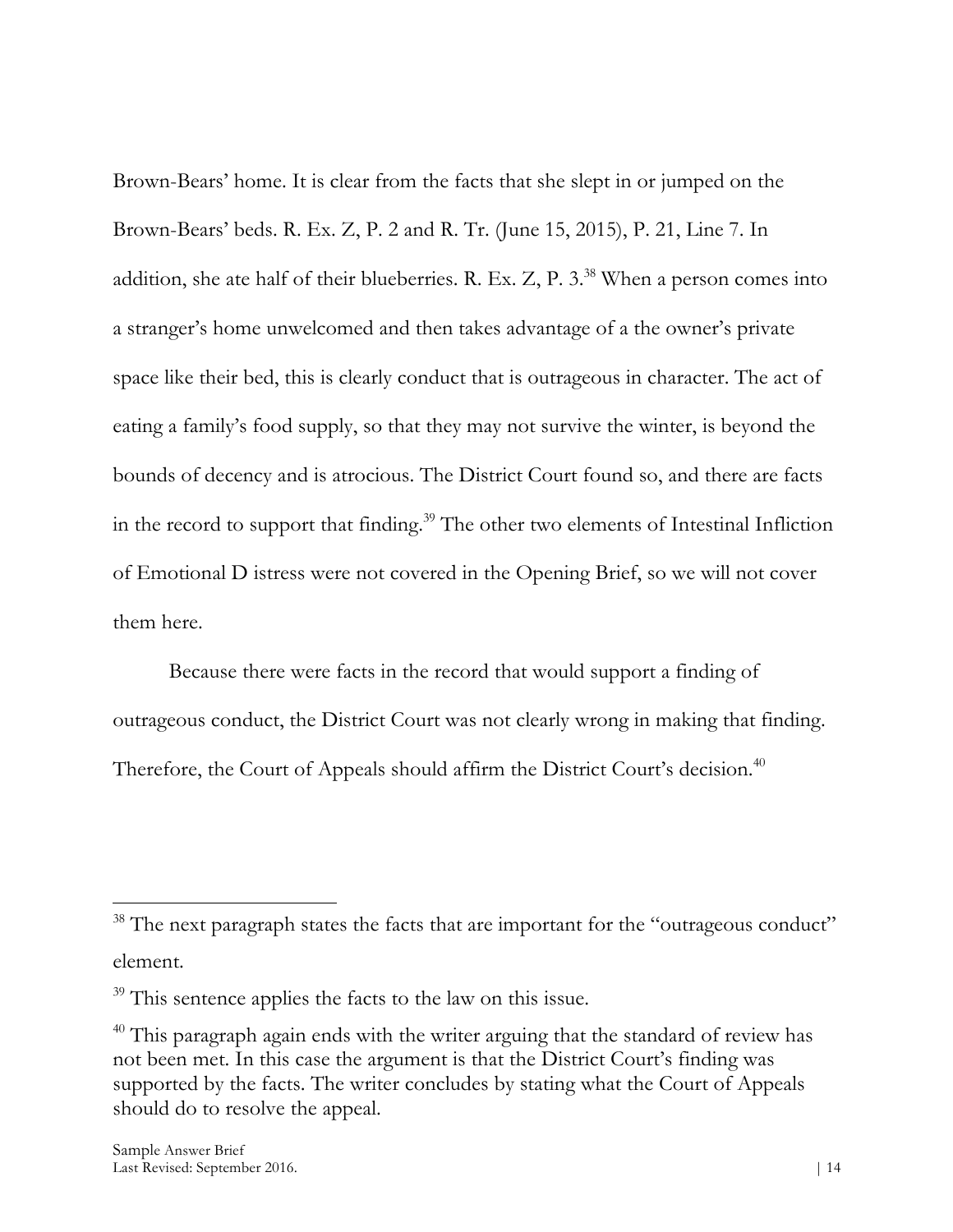#### **Issue 3 – Excessive Damages**

A. Standard of Review:

We agree with the Opening Brief. Abuse of Discretion should be the Standard the Court of Appeals uses to review this issue.

#### B. Preservation:

We agree that this issue has been preserved for appeal.

#### C. Discussion:

The District Court was right in finding that Goldilocks's actions were outrageous and support a claim of Intentional Infliction of Emotional Distress.

The \$40,000 in damages awarded to the Brown-Bears is not excessive. As argued above, the District Court was not clearly wrong in finding that Goldilocks trespassed and intentionally inflicted emotional distress on Baby Bear. The amount of damages was supported by the testimony of Baby Brown-Bear's parents and her therapist and the bills for the therapist's services. R. Tr. (June 15, 2015), pp. 6, 15, and 27; R. Ex. S. Because Goldilocks is liable, and there was evidence to support the amount of the Brown-Bears' damages, the District Court did not abuse its discretion in awarding damages. The Court of Appeals should affirm the damages award.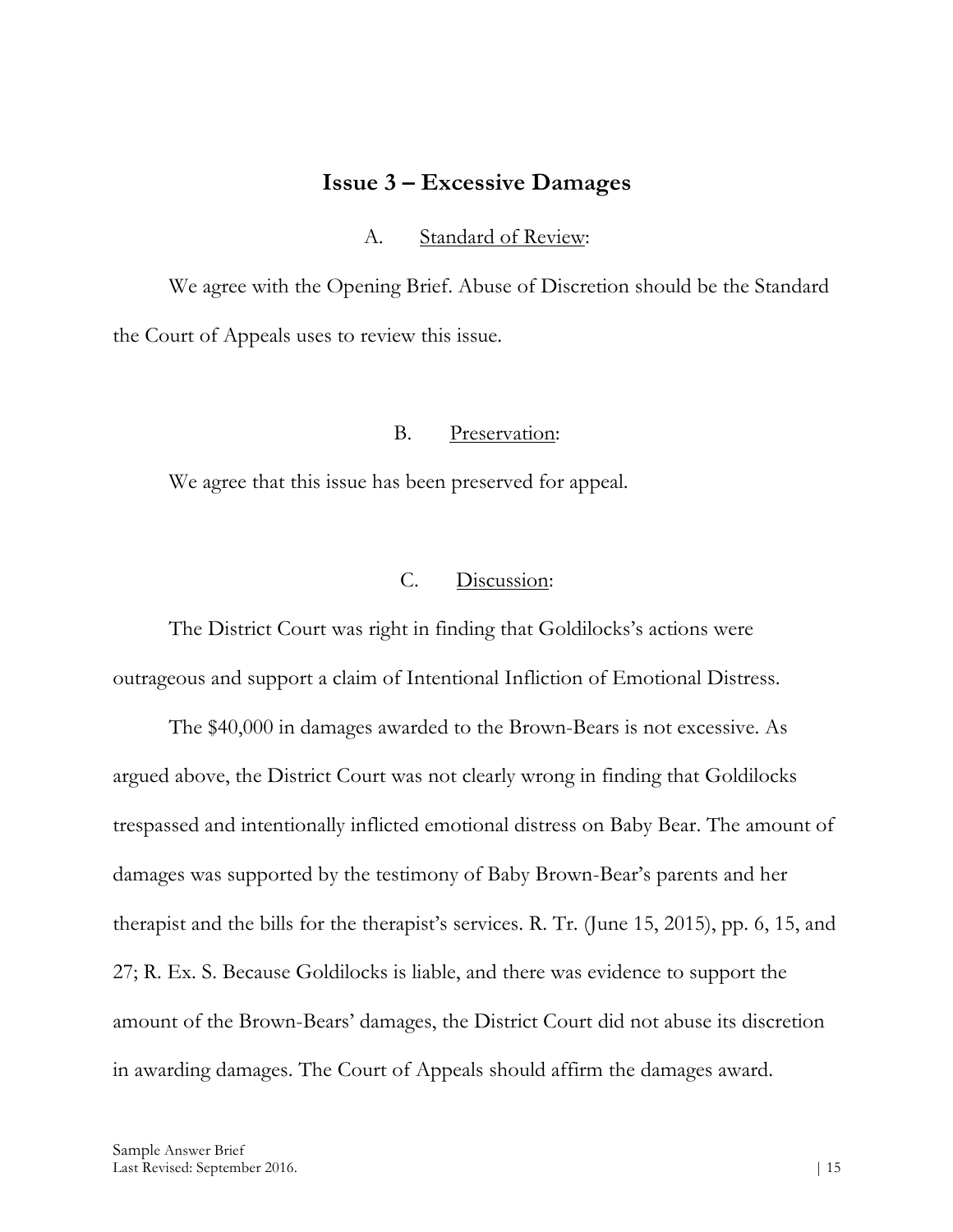# Conclusion<sup>41</sup>

For the reasons stated above, the Court of Appeals should affirm the District Court's findings that Goldilocks trespassed on the Brown-Bears' property and that she intentionally inflicted emotional distress on Baby Bear. This Court should also affirm the amount of damages awarded.

Dated:  $12/21/2015$  Respectfully submitted,

Signature: <sup>42</sup> Mama Brown-Bear Papa Brown-Bear

<sup>&</sup>lt;sup>41</sup> This should be a short statement of want you want the Court of Appeals to do.

<sup>&</sup>lt;sup>42</sup> Make sure to sign the document